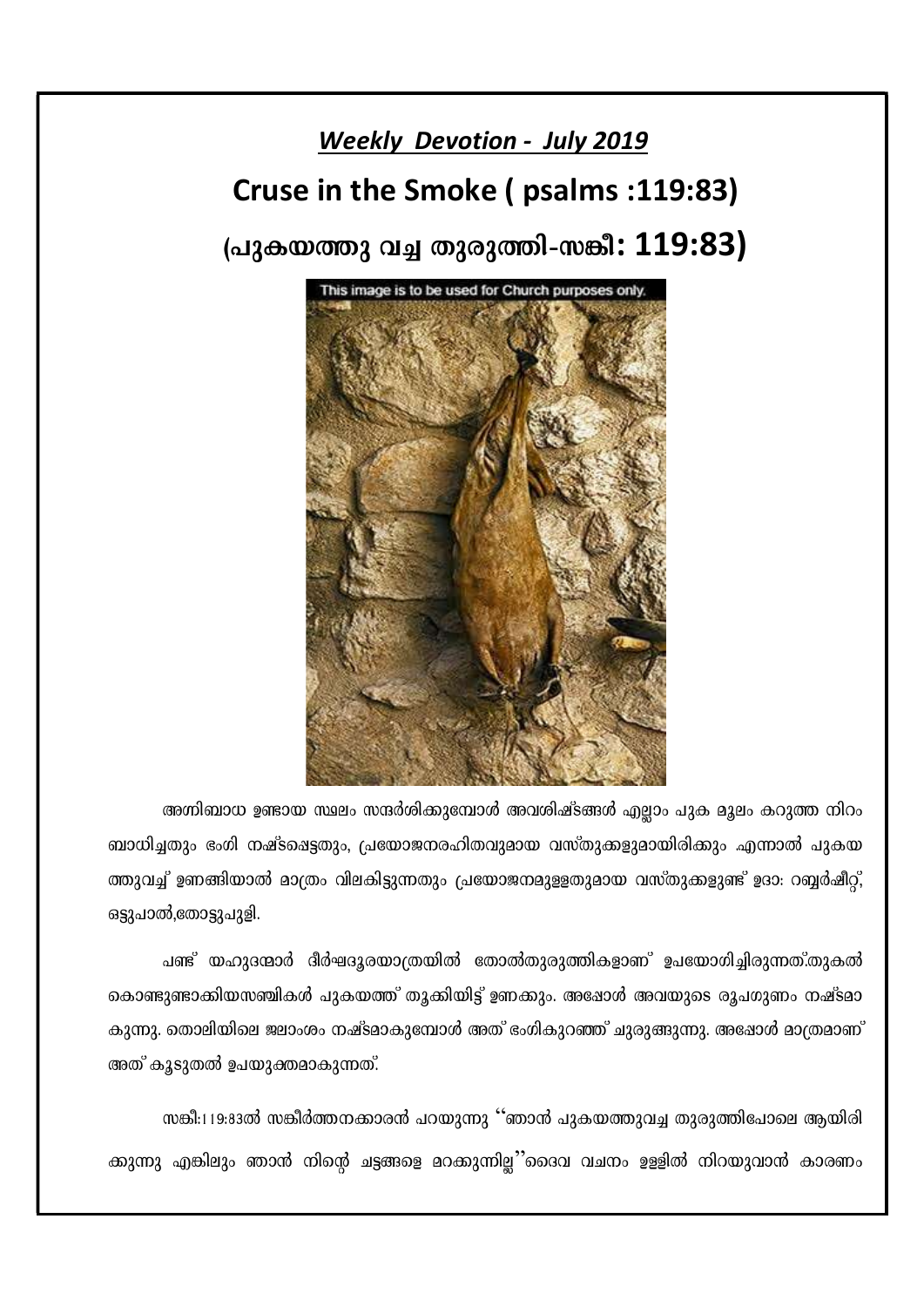ദൈവത്തെ അന്വേഷിഷാൻ ഇടയായതും പുക ഏറ്റതുമൂലമാണ്.പുകയത്തുവച്ച തുരുത്തിപോലെ യേശു മാറിയ അവസ്ഥയെപ്പറ്റി യെശയ്യാ പ്രവാചകൻ പറഞ്ഞവാക്കുകൾ യെശ:(53:2-5)വരെയുളള വാക്യങ്ങളിൽ കാണുന്നു.

1948 ൽ രണ്ട് സുഹ്യത്തുക്കൾ തിരുവല്ലായുടെ സമീപ പ്രദേശത്തു നിന്ന് മധുരയിൽ തുണി എടു ക്കുവാൻ പോയി .തുണിക്കടയിലേക്ക് ആവശ്യമായതു ക്രമീകരിച്ചശേഷം, ക്ഷീണിതരായ അവർ , സുവിശേ ഷവേലക്കായി തങ്ങളുടെ നാട്ടിൽ നിന്നും എത്തിയ സുഹ്യത്തിന്റെ വീട്ടിൽ അന്തിയുറങ്ങാം എന്ന് നിശ്ചയിച്ച് വീട് തിരക്കി കണ്ടെത്തി . മുറ്റത്ത് എത്തുമ്പോൾ കരഞ്ഞുകൊണ്ട് പാടുന്നതും, പ്രാർത്ഥിക്കുന്നതും കേട്ടു .പ്രാർത്ഥന തീർന്നഷോൾ അവർ വാതിലക്കൽ മുട്ടി .വാതിൽ തുറന്ന സുസ്മേരവദനനായ ഉപദേശിയെ കണ്ട ഷോൾ അവർ അതിശയിച്ചു. അകത്തുകയറിയ അവർക്ക് മനസ്സിലായി അവിടെ തീ പുകഞ്ഞിട്ട് കൂറെ ദിവ സമായി എന്ന്. പട്ടിണിക്കോലമായിട്ടും തന്റെ പ്രീയനെ മറക്കാതെ സുവിശേഷിക്കുന്ന സുഹൃത്തിന് ആദ്യമായി നാട്ടിൽ തന്നെ ഒരു കൺവൻഷനുളള ക്ഷണം അവർ നൽകുകയും ചെയ്തു. പുകയത്തു വച്ചിട്ടും കല്പനകളും അതു തന്നവനെയും മറക്കാത്തവനെ ദൈവവും കൈവിടുകയില്ല.

രോധനകൾ അടിക്കടിവരുമ്പോൾ നമ്മെ വിമർശിക്കുന്നവരും അനർത്ഥം കണ്ട് സന്തോഷിക്കുന്നവ രുമുണ്ട്. ഈ ലോകമനുഷ്യരെ കണ്ട് ഭയഷെടേണ്ട. ഇവർ സാത്താന്യപ്രതീകങ്ങളാണ്. ഉദാഹരണമായി ഇസ്കോ ബിന്റെ ജീവിതം ശ്രദ്ധിയ്ക്കാം. യാഗവും പ്രാർത്ഥനയും എല്ലാം നടക്കുമ്പോഴും നഷ്ടം ഒന്നിനുപുറകേ ഒന്നായി സംഭവിച്ചു. പുകയത്തു വച്ച തുരുത്തിയായി മാറിയ തന്റെ അവസ്ഥ അദ്ദേഹം വിവരിക്കുന്നതും ഇയ്യോ:(30:26,28,30) വാക്യങ്ങളിൽ കാണുന്നു. അധരം കൊണ്ട് പാപം ചെയ്യുവാൻ പ്രേരിഷിക്കുന്നവർ അദ്ദേ ഹത്തെ അതിനായി പ്രേരിഷിച്ചു എങ്കിലും അധരം കൊണ്ട് പാപം ചെയ്യാതെ പിടിച്ചു നില്ക്കുവാൻ ദൈവം ക്യപചെയ്തു.(Job:(2:10) and Job:(23:10) ഇവ വായിക്കുക.

ചില അവസരങ്ങളിലെ പുക ശ്വാസത്തടസ്സവും കണ്ണുനീരും ഉണ്ടാക്കുന്നു.,ഇതുപോലെ നമുക്ക് ശ്വാസത്തടസവും കണ്ണുനീരും വരുത്തുന്നവരുടെ സ്വഭാവം സങ്കീ:(119:85,86)വാക്യങ്ങളിൽ സങ്കീർത്തനക്കാ രൻ വ്യക്തമാക്കുന്നു.ധൈര്യമായി പ്രതികുലത്തെ നേരിടുന്നവന്റെ അടുക്കൽ ദൈവം തന്നെ ഇറങ്ങിവരു കയോ, രക്ഷിഷാൻ പ്രകൃതിയോട് കല്പിക്കുകയോ ചെയ്യുന്നു.

#### Read appl: (3:15,24-27)

#### അഷോ:പ്രവ:(16:23-26)

ചില പുക പിടിച്ച് കരിഞ്ഞ വസ്തുക്കൾ നല്ല മഴ പെയ്തോ, കഴുകിയോ വ്യത്തിയാക്കി എടുക്കുന്നു. അതുപോലെ ഒന്നിനും കൊള്ളില്ല എന്ന് കരുതി ഉപേക്ഷിക്കുന്ന വ്യക്തികൾ ഒരു പാട്ടോ,ഒരുലഘുലേഖയോ ഒരു വചനത്തിലെ വരിയോ ആരിൽ നിന്നെങ്കിലും കേൾക്കുവാനിടയായാൽ നല്ല മാനപാത്രമാകും . പുക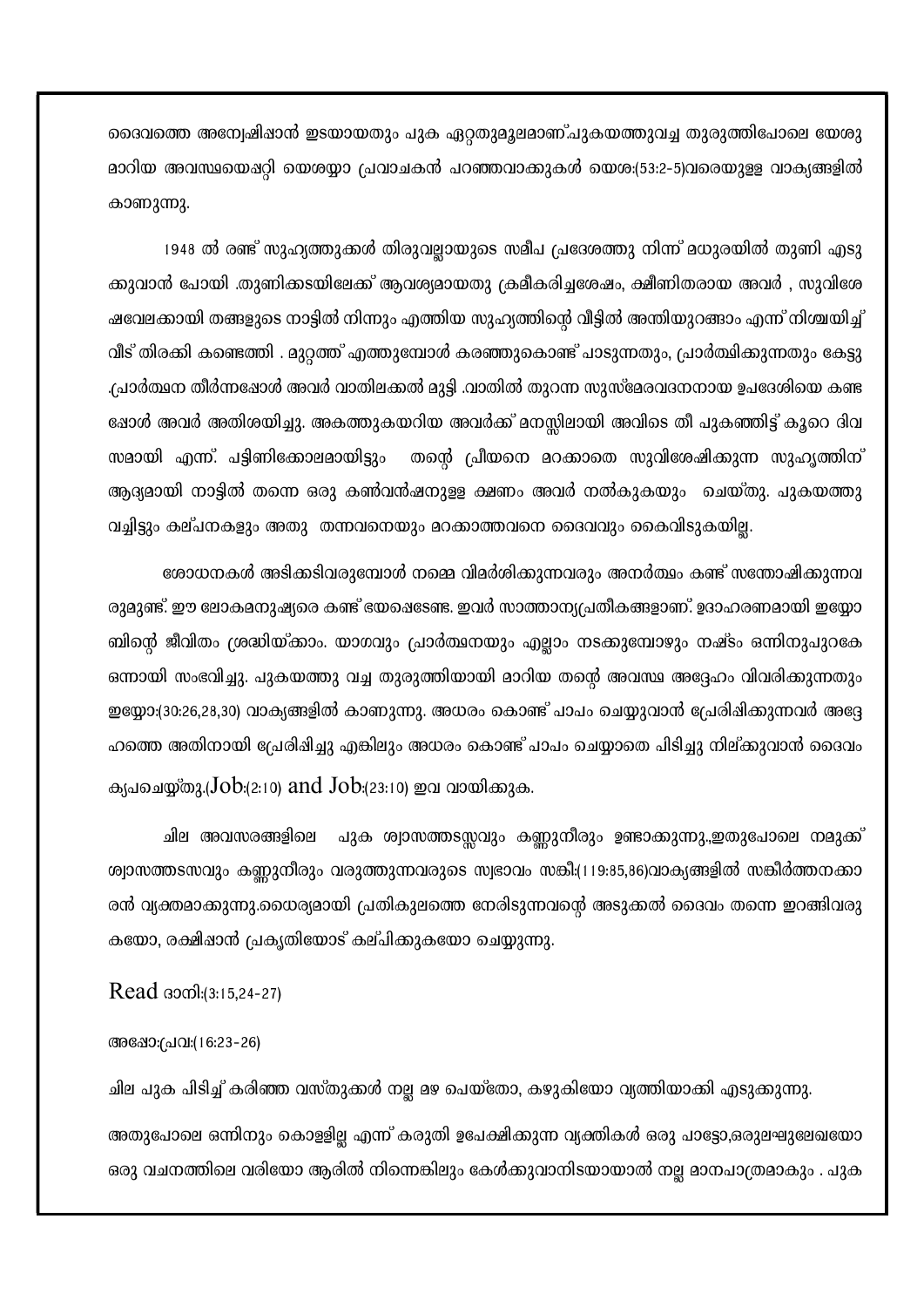യത്തിരുന്ന നാമാകുന്ന തുരുത്തികളുടെ അനുഭവങ്ങൾ, പ്രത്യാശയുടെ വാക്കുകൾ, പാട്ടുകൾ, പ്രാർത്ഥ നകൾ ഇവ ഈ അന്ത്യകാലത്ത് അനേകരെ രക്ഷിച്ചെടുക്കുവാനുളള മുഖാന്തരങ്ങളാകട്ടെ .ദൈവീകചട്ടങ്ങൾ പഠിഷാൻ നമ്മെ കഷ്ടതയിലാക്കിയത് (പുകയത്തുവച്ചത്) നമുക്ക് ഗുണമായി എന്ന് പറയുവാൻ ദൈവം ഇടയാക്കട്ടെ.

ശാന്തമ്മ വർഗ്ഗീസ്

biblestudy.co.in biblestudy.co.in@gmail.com facebook.com/biblestudyind instagram.com/biblestudy.co.in twitter.com/@BibleStudyInd youtube.com/channel/UC59JJX2dk wuLkKT2hE0tg